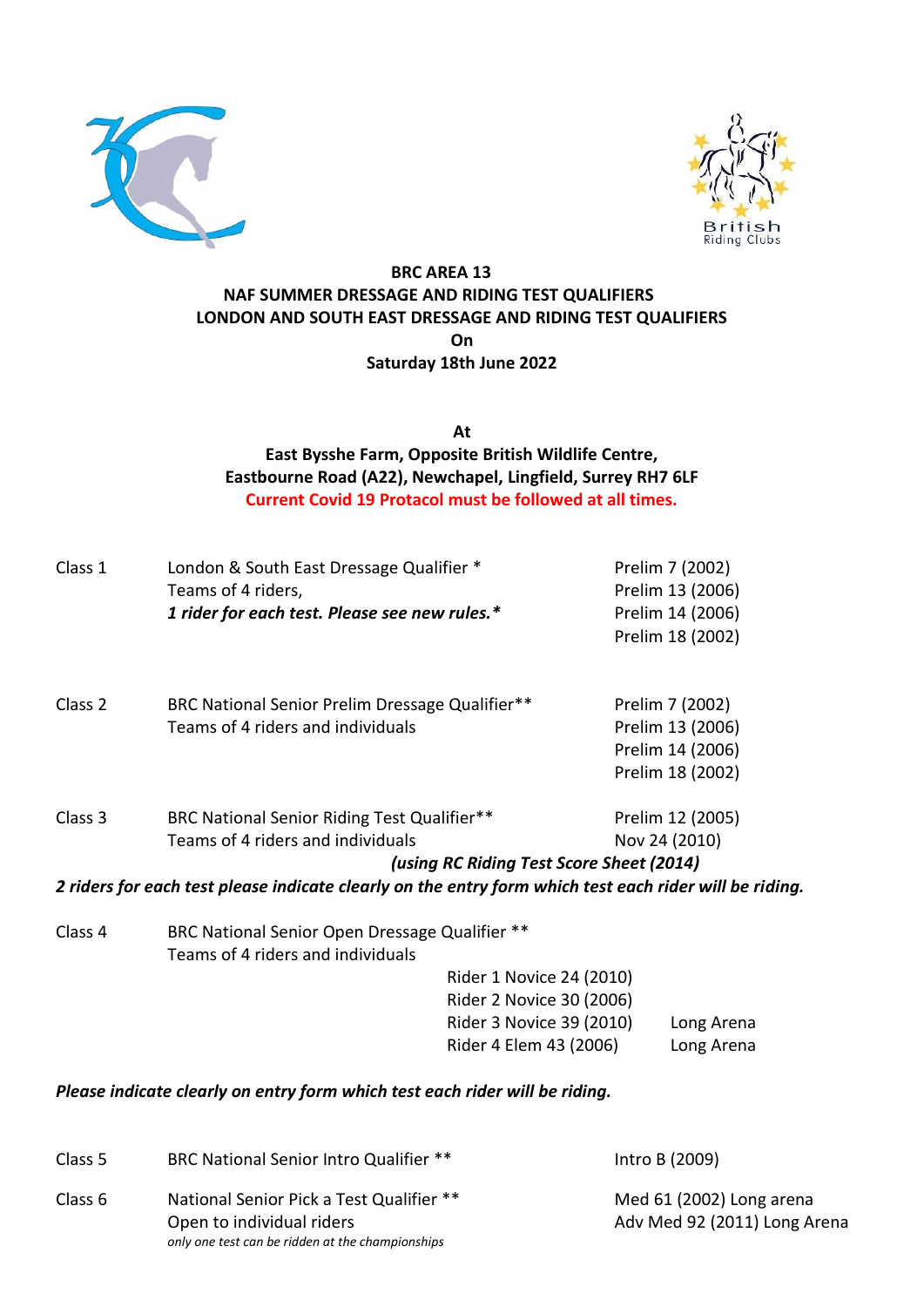| Class <sub>7</sub> | National Senior & Junior Pairs Qualifier**                                                        |                                                                                                             | <b>BRC Pairs 5 (2014)</b>                        |
|--------------------|---------------------------------------------------------------------------------------------------|-------------------------------------------------------------------------------------------------------------|--------------------------------------------------|
| Class 8            | South Coast Dressage Championships (OPEN TO ALL)<br>Teams of 4 riders with best 3 scores to count |                                                                                                             | Prelim 7 (2002)                                  |
| Class 9            | High Flyers Dressage Championships (OPEN TO ALL)<br>Teams of 4 riders with best 3 scores to count |                                                                                                             | Nov 28 (2008)                                    |
| Class 10           | National Junior Riding Test Qualifier**<br>Teams of 4 riders and individuals                      |                                                                                                             | Prelim 12 (2005) BRC Riding Test<br>Sheet (2014) |
| Class 11           | National Junior Dressage Qualifier**<br>Teams of 4 riders and individuals                         | Rider 1 Prelim 7 (2002)<br>Rider 2 Prelim 13 (2006)<br>Rider 3 Prelim 18 (2002)<br>Rider 4 Novice 30 (2006) |                                                  |

#### *Please indicate clearly on entry form which test each rider will be riding*

| Class 12 | BRC National Junior Intro Qualifier **                                       | Intro B (2009)            |
|----------|------------------------------------------------------------------------------|---------------------------|
| Class 13 | National Junior Elementary Dressage Qualifier**<br>Open to individual riders | Elem 43 (2006) Long arena |
|          | *************************************                                        |                           |
|          |                                                                              |                           |

| <b>Entry Fees:</b> | All teams of 4 | £64/team    |
|--------------------|----------------|-------------|
|                    | Individuals    | $£16/$ each |
|                    | Pairs          | £32/pair    |

Any rider doing classes 1& 2 will only ride one test and the score will count for both teams. **Add £5 per team member.** 

**Entries:** Preliminary entries to BRC by Friday 27th May 2022

Entries with accompanying cheque made payable to Three Counties Riding Club or BACS 20 23 98 - 43761487 Send to - Entries Sec, Haylands Farm, Godstone Road, Lingfield, Surrey RH7 6BT or email to sharonwarburton@yahoo.co.uk

### **Entries close on Friday 10th June 2022**